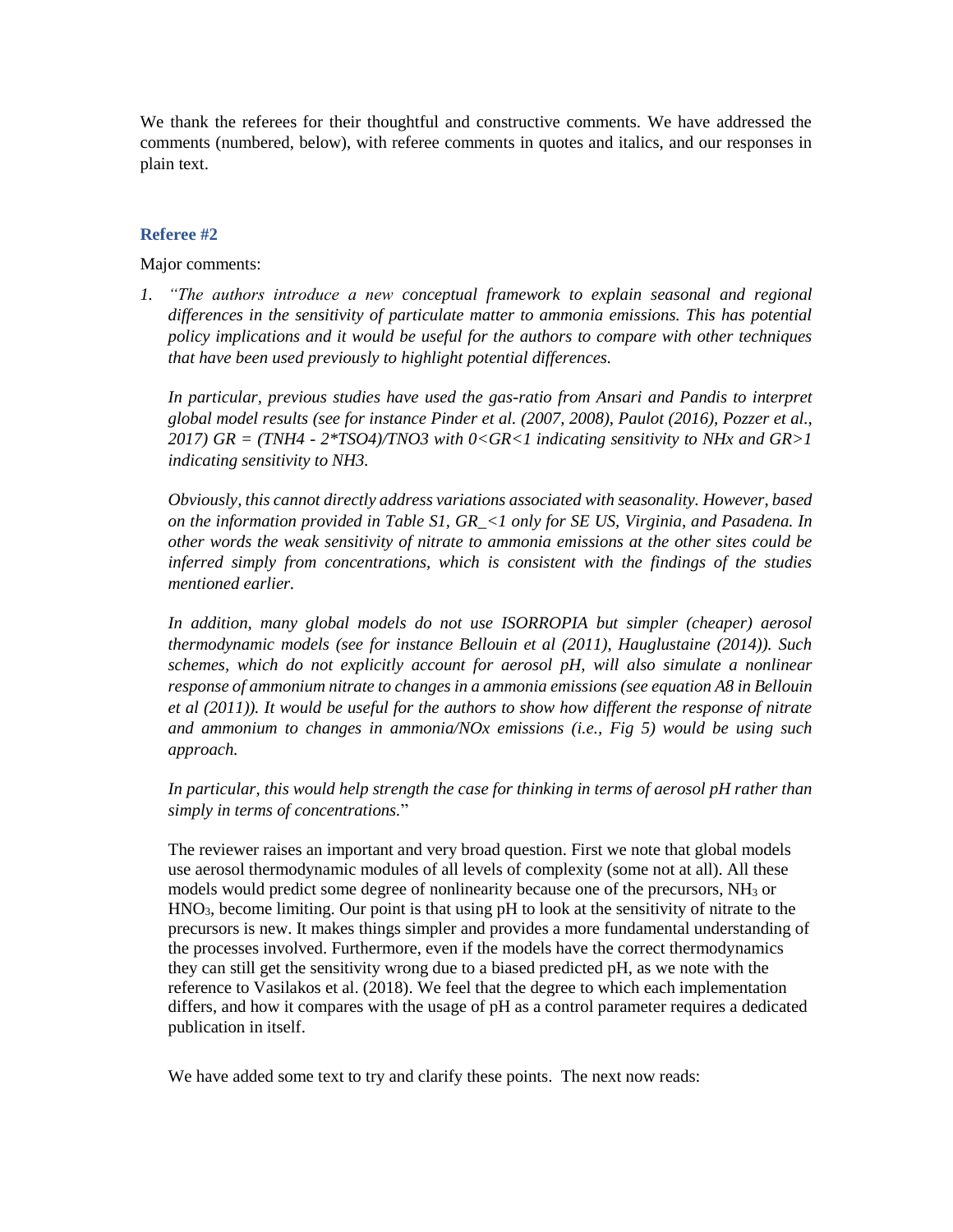"Large-scale models to assess effectiveness of  $NH<sub>3</sub>$  control requires good predictions of a range of pertinent emissions and sinks (NH<sub>3</sub>, NO<sub>x</sub>, SO<sub>2</sub>, and nonvolatile cations), and accurate representation of their applicable atmospheric chemical processes. Thermodynamic modules of different levels of complexity are then applied to determine sensitivities to the precursors (e.g.,  $NH_3$ ,  $HNO_3$ ). In some cases (Pozzer et al., 2017), the aerosol pH is explicitly determined with an embedded thermodynamic model, such as ISORROPIA-II (Fountoukis and Nenes, 2007). Due to the complexities from all these factors, chemical transport modelpredicted responses to changing emissions may not align with observations. For example, the sensitivity of  $PM_{2.5}$  pH in the Community Multiscale Air Quality (CMAQ) simulations to the mass of crustal material apportioned to the  $PM_{2.5}$  size range can have important effects on anticipated responses to these changing emission trends. Vasilakos et al. (2018) have shown that including too much crustal material in  $PM<sub>2.5</sub>$  results in a predicted increasing trend in both aerosol pH and concentrations of  $NH<sub>4</sub>NO<sub>3</sub>$ , which is counter to observations (Weber et al., 2016).

Overall, calculating aerosol pH is a more accurate approach that provides a fundamental understanding of the factors controlling  $HNO<sub>3</sub>-NO<sub>3</sub>$  partitioning and therefore enables a direct evaluation of different studies. Furthermore, it is also useful to determine aerosol pH since it has broad application to many other important aerosol processes. For instance, pH is a mediator of many heterogeneous chemical processes, including various acid-catalyzed reactions (Jang et al., 2002; Eddingsaas et al., 2010; Surratt et al., 2010), gas-particle partitioning of species other than  $HNO<sub>3</sub>$  and  $NH<sub>3</sub>$ , such as organic acids and halogens (Fridlind and Jacobson, 2000; Young et al., 2013; Guo et al., 2017; Nah et al., 2018), and solubility of metals and other nutrient species (Meskhidze et al., 2003; Nenes et al., 2011; Longo et al., 2016; Stockdale et al., 2016; Fang et al., 2017).

In this study, we apply a more direct approach, where measured gas and particle concentrations and the thermodynamic model ISORROPIA-II are used directly in a sensitivity analysis to evaluate the effectiveness of  $NH_3$  emission controls on fine particle mass relative to  $NO<sub>x</sub>$ control. Contrasts are made between sites that have a wide range in  $NH<sub>3</sub>$  concentrations and aerosol composition, …"

*2. "I am not convinced by the current discussion of the impact of NH3 emissions controls on nitrogen deposition. The authors argue that lowering aerosol pH (via lower NH3 emissions) will modify the ratio of reduced to oxidized nitrogen deposition. However, it is unclear why this is important (no reference is given), especially considering the benefits of lower NHx deposition and the existence of other removal pathways (wet deposition) that may not exhibit the same sensitivity to the NH4/NH3 partitioning. A longer discussion is needed given that this conclusion is highlighted in the abstract.*"

We were only focusing here on effects on dry deposition since the paper discusses relative gas and particle concentrations and we note the large differences in gas/particle deposition velocities. Discussing effects of N deposition due to wet processing is beyond the scope of this paper. However, the reviewer's point that it may be more complicated is well taken. We have modified the text to be more precise and note complicating effects of wet removal processes.

In the abstract, it has been revised to "Finally, controlling NH<sub>3</sub> emissions to increase aerosol acidity and evaporate  $NH_4NO_3$  will have other effects, beyond reduction of  $PM_{2.5} NH_4NO_3$ ,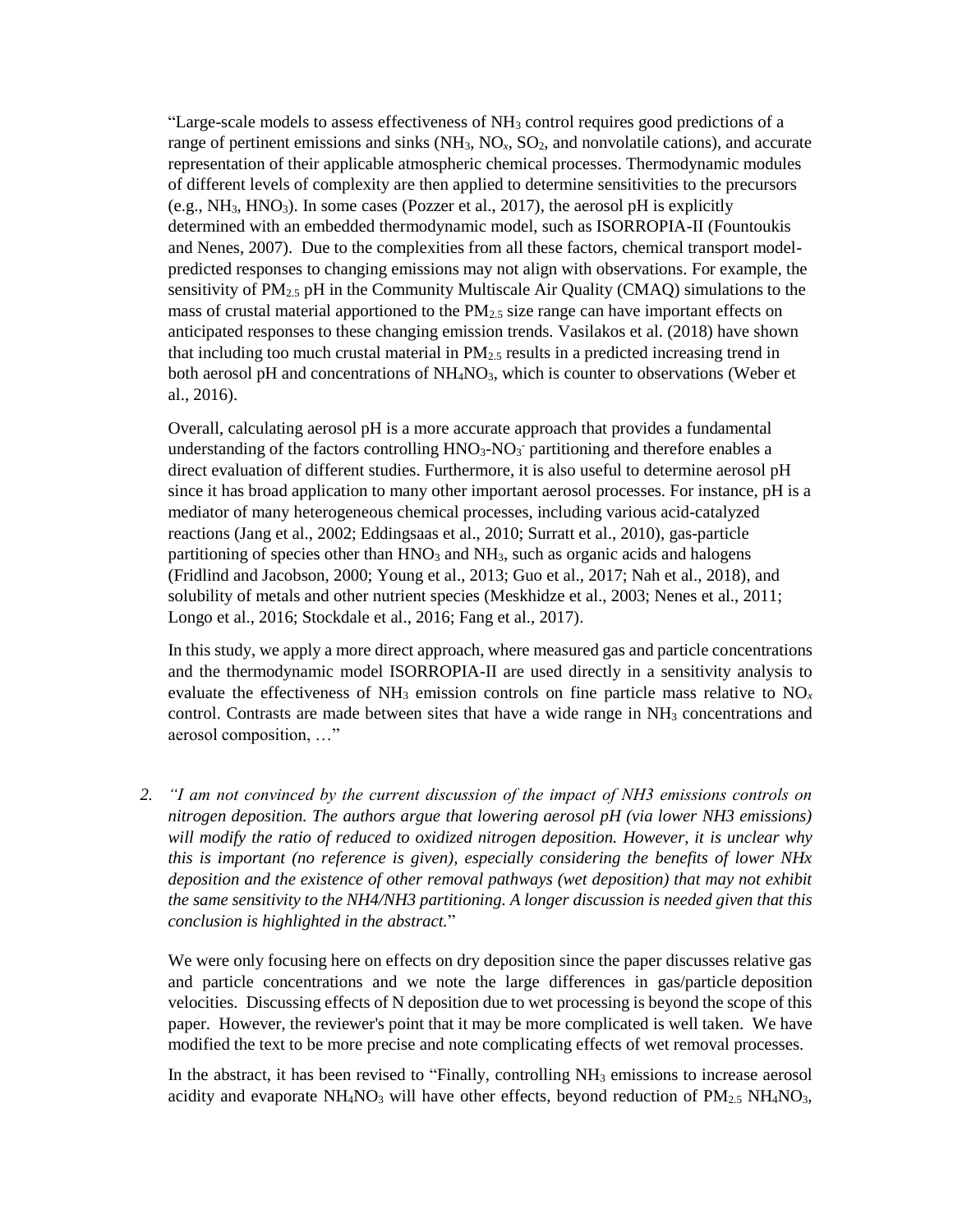such as increasing aerosol toxicity and potentially altering the deposition patterns of nitrogen and trace nutrients."

In the section 3.5, "Lowering particle pH through  $NH_3$  reductions will decrease overall reduced nitrogen deposition but may results in more localized oxidized nitrogen dry deposition if the lower pH results in  $NO<sub>3</sub>$  evaporation and higher  $HNO<sub>3</sub>$  concentrations. Deposition due to wet removal processes are not considered here."

*3. "the authors focus on seasonal averages. It would be interesting to discuss whether the sensitivity of particulate matter to NH3 emissions is different depending on the concentration of NO3 and whether this would affect the probability distribution of PM under the different emission reduction scenarios shown in Fig. 5. This may be important for policy makers as some standards are based on 24hr averages (https://www3.epa.gov/ttn/naaqs/standards/pm/s\_pm\_history.html)*"

We understand the point raised. The main issue with this suggestion is that the sensitivity of particulate matter to  $NH_3$  (or  $HNO_3$ ) emissions is directly determined by the aerosol pH. Otherwise, the sensitivity can take a wide range of values for constant  $NO_3$ <sup>-</sup>, as the pH can still vary considerably. We believe that this shift in approach (first looking at pH and then seeing how that affects aerosol sensitivity to emissions), is one of the most important messages of the paper. Towards that, a simpler approach, the  $HNO<sub>3</sub>-NO<sub>3</sub>$ <sup>-</sup> S curve (in Section 2.3), is provided to roughly estimate the effectiveness of  $NH<sub>3</sub>$  control.

Technical comments:

*4. "p4 line 5 NH3 can also enhance the in-cloud oxidation of SO2 by O3. See for instance Wang (2011) or Paulot (2017)*"

Thanks for bringing attention to these references. We have revised the text to "Reduction in NH<sub>3</sub> also reduces the amount of NH<sub>4</sub><sup>+</sup> associated with sulfates and lowers the pH-dependent sulfate production rate, such as in cloud  $SO_2$  oxidation by  $O_3$  (Wang et al., 2011; Cheng et al., 2016; Paulot et al., 2017), and the interplay between the two species may drive much of the sensitivity of  $PM_{2.5}$  to  $NH_3$  and  $NO_x$  reductions (e.g., (Vasilakos et al., 2018))".

*5. "p17 line 15 I believe livestock emissions are likely to dominate ammonia emissions in summer.*"

We had thought that as well, but literature studies do not seem to agree. Based on Figure 7 in Zhang et al. (2018), livestock waste dominates in winter rather than summer. The annual emissions from fertilizer and livestock waste are quite similar  $(5.05 \text{ vs } 5.31 \text{ Tg a}^{-1})$ .

## *6. "dash black line Fig. 4 not defined*"

We apologize for this oversight. The black dash lines in the pH figures identifies the critical pH value of 3, and now has been noted in the caption.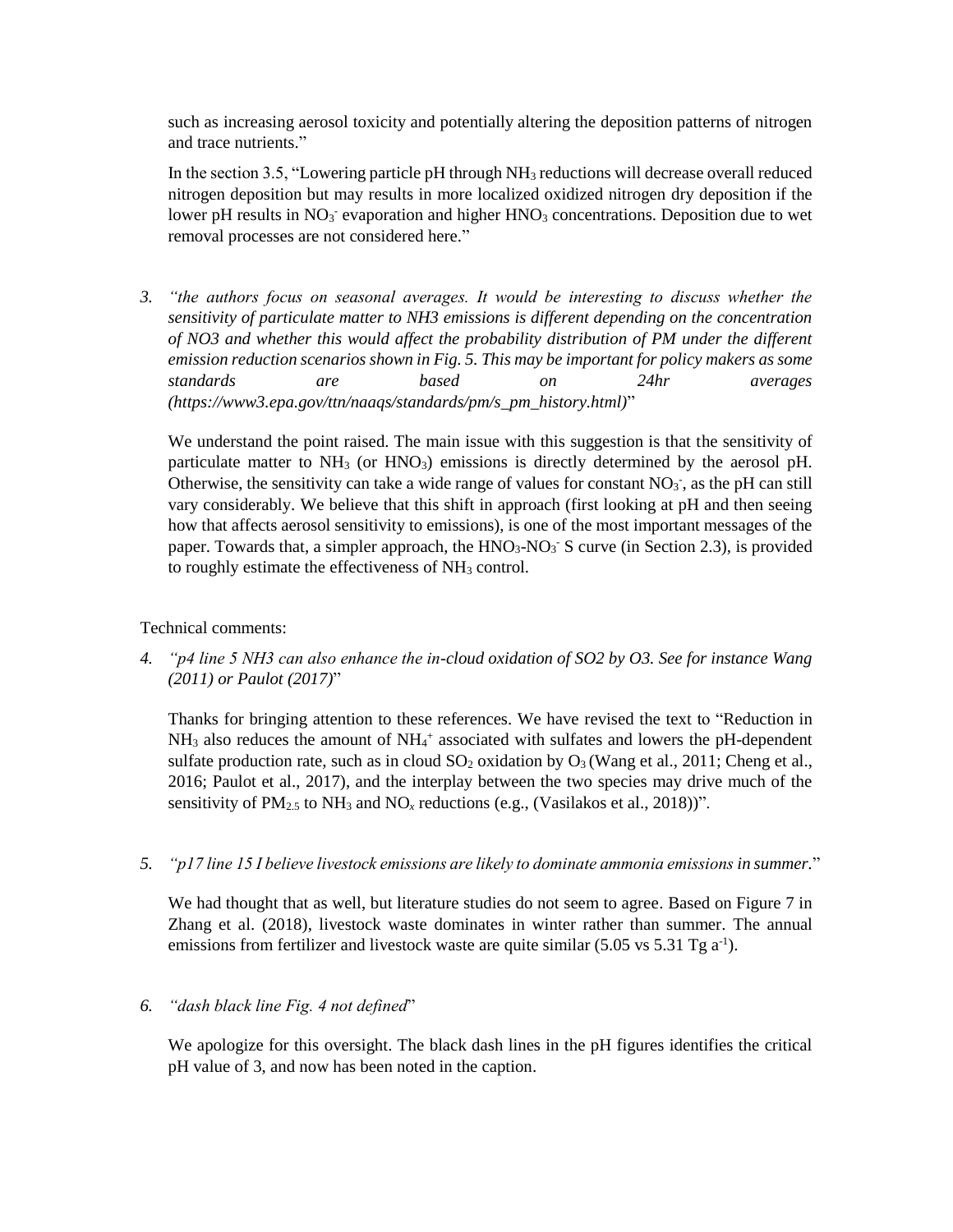## **References**

- Cheng, Y., Zheng, G., Wei, C., Mu, Q., Zheng, B., Wang, Z., . . . Su, H.: Reactive nitrogen chemistry in aerosol water as a source of sulfate during haze events in China, Sci. Adv., 2, e1601530, doi: 10.1126/sciadv.1601530, 2016.
- Eddingsaas, N. C., VanderVelde, D. G., and Wennberg, P. O.: Kinetics and Products of the Acid-Catalyzed Ring-Opening of Atmospherically Relevant Butyl Epoxy Alcohols, J. Phys. Chem. A, 114, 8106-8113, doi: 10.1021/Jp103907c, 2010.
- Fang, T., Guo, H., Zeng, L., Verma, V., Nenes, A., and Weber, R. J.: Highly Acidic Ambient Particles, Soluble Metals, and Oxidative Potential: A Link between Sulfate and Aerosol Toxicity, Environ. Sci. Technol., 51, 2611-2620, doi: 10.1021/acs.est.6b06151, 2017.
- Fountoukis, C., and Nenes, A.: ISORROPIA II: a computationally efficient thermodynamic equilibrium model for  $K^+$ -Ca<sup>2+</sup>-Mg<sup>2+</sup>-NH<sub>4</sub><sup>+</sup>-Na<sup>+</sup>-SO<sub>4</sub><sup>2</sup>-NO<sub>3</sub>-Cl<sup>-</sup>-H<sub>2</sub>O aerosols, Atmos. Chem. Phys., 7, 4639-4659, doi: 10.5194/acp-7-4639-2007, 2007.
- Fridlind, A. M., and Jacobson, M. Z.: A study of gas-aerosol equilibrium and aerosol pH in the remote marine boundary layer during the First Aerosol Characterization Experiment (ACE 1), J. Geophys. Res., 105, 17325-17340, doi: 10.1029/2000jd900209, 2000.
- Guo, H., Liu, J., Froyd, K. D., Roberts, J. M., Veres, P. R., Hayes, P. L., . . . Weber, R. J.: Fine particle pH and gas–particle phase partitioning of inorganic species in Pasadena, California, during the 2010 CalNex campaign, Atmos. Chem. Phys., 17, 5703-5719, doi: 10.5194/acp-17- 5703-2017, 2017.
- Jang, M., Czoschke, N. M., Lee, S., and Kamens, R. M.: Heterogeneous atmospheric aerosol production by acid-catalyzed particle-phase reactions, Science, 298, 814-817, doi: 10.1126/science.1075798, 2002.
- Longo, A. F., Feng, Y., Lai, B., Landing, W. M., Shelley, R. U., Nenes, A., . . . Ingall, E. D.: Influence of Atmospheric Processes on the Solubility and Composition of Iron in Saharan Dust, Environ. Sci. Technol., 50, 6912-6920, doi: 10.1021/acs.est.6b02605, 2016.
- Meskhidze, N., Chameides, W. L., Nenes, A., and Chen, G.: Iron mobilization in mineral dust: Can anthropogenic SO<sub>2</sub> emissions affect ocean productivity?, Geophys. Res. Lett., 30, 2085, doi: 10.1029/2003gl018035, 2003.
- Nah, T., Guo, H., Sullivan, A. P., Chen, Y., Tanner, D. J., Nenes, A., . . . Weber, R. J.: Characterization of Aerosol Composition, Aerosol Acidity and Organic Acid Partitioning at an Agriculture-Intensive Rural Southeastern U.S. Site, Atmos. Chem. Phys. Disc., 1-46, doi: 10.5194/acp-2018-373, 2018.
- Nenes, A., Krom, M. D., Mihalopoulos, N., Van Cappellen, P., Shi, Z., Bougiatioti, A., . . . Herut, B.: Atmospheric acidification of mineral aerosols: a source of bioavailable phosphorus for the oceans, Atmos. Chem. Phys., 11, 6265-6272, doi: 10.5194/acp-11-6265-2011, 2011.
- Paulot, F., Fan, S., and Horowitz, L. W.: Contrasting seasonal responses of sulfate aerosols to declining  $SO_2$  emissions in the Eastern U.S.: Implications for the efficacy of  $SO_2$  emission controls, Geophys. Res. Lett., 44, 455-464, doi: 10.1002/2016gl070695, 2017.
- Pozzer, A., Tsimpidi, A. P., Karydis, V. A., de Meij, A., and Lelieveld, J.: Impact of agricultural emission reductions on fine-particulate matter and public health, Atmos. Chem. Phys., 17, 12813-12826, doi: 10.5194/acp-17-12813-2017, 2017.
- Stockdale, A., Krom, M. D., Mortimer, R. J., Benning, L. G., Carslaw, K. S., Herbert, R. J., . . . Nenes, A.: Understanding the nature of atmospheric acid processing of mineral dusts in supplying bioavailable phosphorus to the oceans, Proc. Natl. Acad. Sci. U.S.A., 113, 14639- 14644, doi: 10.1073/pnas.1608136113, 2016.
- Surratt, J. D., Chan, A. W., Eddingsaas, N. C., Chan, M., Loza, C. L., Kwan, A. J., . . . Seinfeld, J. H.: Reactive intermediates revealed in secondary organic aerosol formation from isoprene, Proc. Natl. Acad. Sci. U.S.A., 107, 6640-6645, doi: 10.1073/pnas.0911114107, 2010.